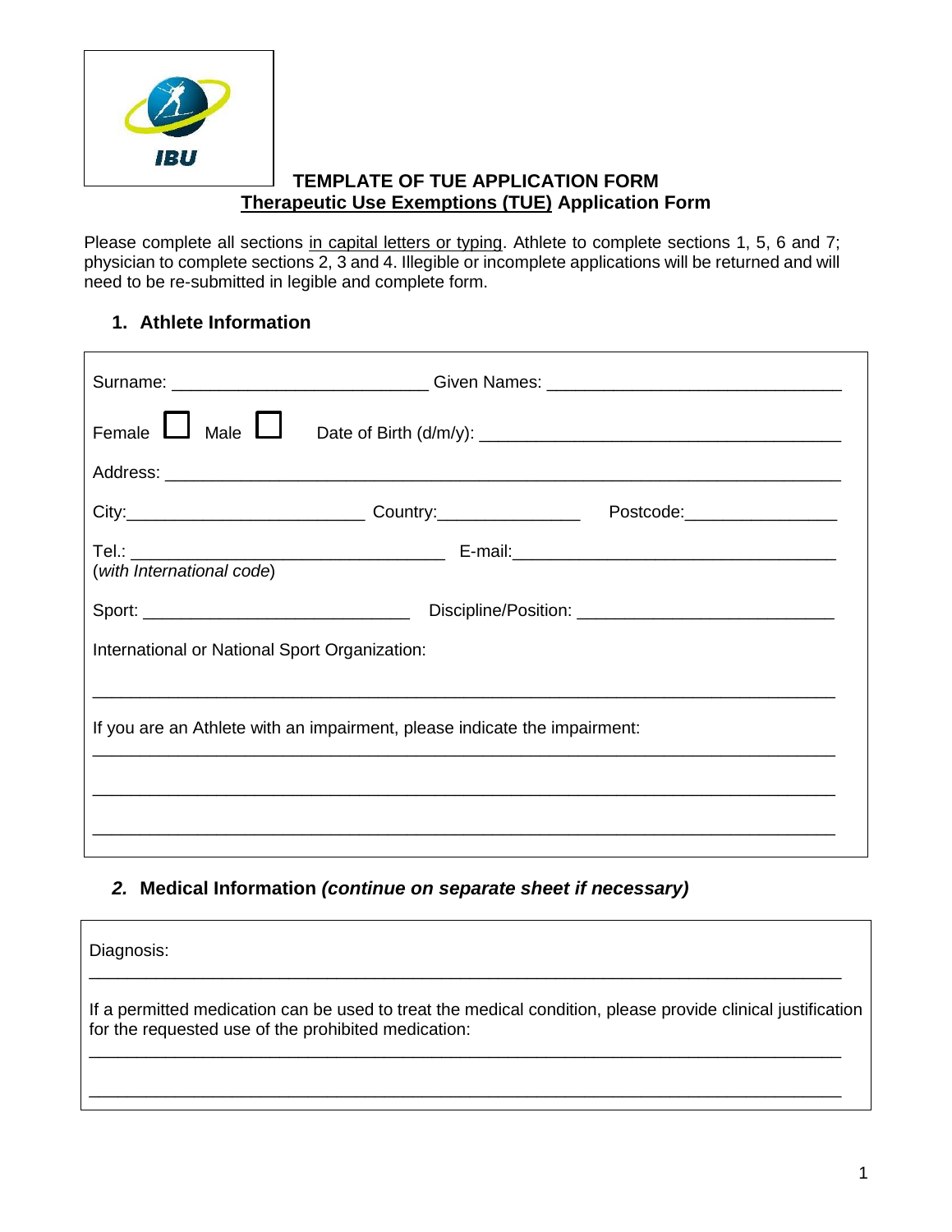#### **Comment:**

*Evidence confirming the diagnosis shall be attached and forwarded with this application. The medical information must include a comprehensive medical history and the results of all relevant examinations, laboratory investigations and imaging studies. Copies of the original reports or letters should be included when possible. Evidence should*  be as objective as possible in the clinical circumstances. In the case of non-demonstrable conditions, independent *supporting medical opinion will assist this application.*

*WADA maintains a series of guidelines to assist physicians in the preparation of complete and thorough TUE applications. These TUE Physician Guidelines can be accessed by entering the search term "Medical Information" on the WADA website: https://www.wada-ama.org. The guidelines address the diagnosis and treatment of a number of medical conditions commonly affecting athletes, and requiring treatment with prohibited substances.*

## **3. Medication Details**

| Prohibited Substance(s):<br>Generic name | Dose | Route of<br>Administration | Frequency | Duration of<br>Treatment |
|------------------------------------------|------|----------------------------|-----------|--------------------------|
|                                          |      |                            |           |                          |
| 2.                                       |      |                            |           |                          |
| 3.                                       |      |                            |           |                          |

### **4. Medical Practitioner's Declaration**

| I certify that the information at sections 2 and 3 above is accurate, and that the above-mentioned<br>treatment is medically appropriate. |  |
|-------------------------------------------------------------------------------------------------------------------------------------------|--|
| Name:                                                                                                                                     |  |
| Medical specialty:                                                                                                                        |  |
|                                                                                                                                           |  |
|                                                                                                                                           |  |
|                                                                                                                                           |  |
|                                                                                                                                           |  |
| Date: <u>Date:</u>                                                                                                                        |  |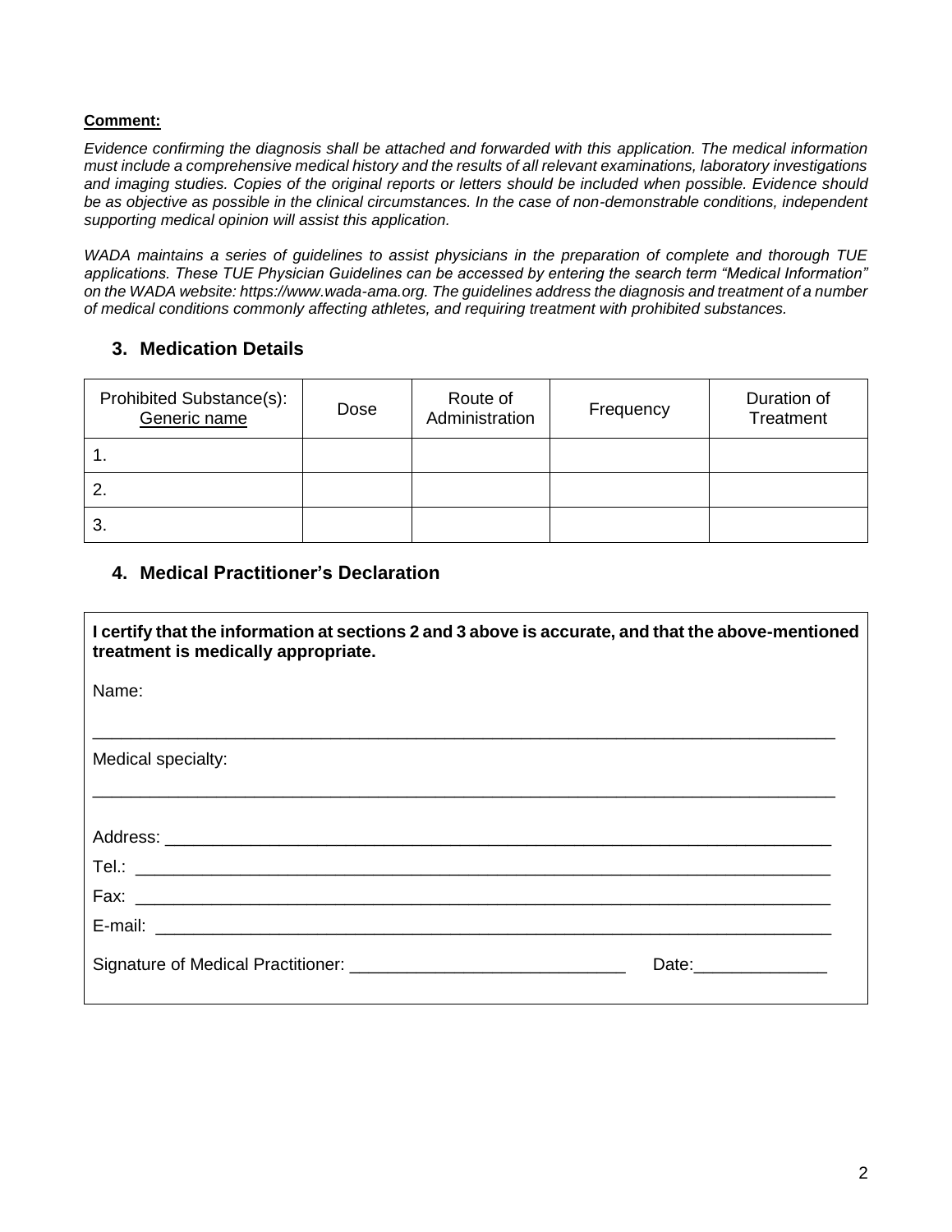# **5. Retroactive applications**

| Is this a retroactive application?                            | Please choose one:                                                                                                                                                                                                                                                                                                                                                  |
|---------------------------------------------------------------|---------------------------------------------------------------------------------------------------------------------------------------------------------------------------------------------------------------------------------------------------------------------------------------------------------------------------------------------------------------------|
| Yes:<br>No:<br>If yes, on what date was treatment<br>started? | Emergency treatment or treatment of an acute<br>medical condition was necessary<br>Due to other exceptional circumstances, there was<br>insufficient time or opportunity to submit an application<br>prior to sample collection<br>Advance application not required under applicable<br>rules<br>Fairness (WADA and [IF/NADO] approval required)<br>Please explain: |
|                                                               |                                                                                                                                                                                                                                                                                                                                                                     |

# **6. Previous applications**

| Yes l     | Have you submitted any previous TUE application(s) to any ADO?<br><b>No</b>                                     |                                                                                                                                                                                                                               |  |
|-----------|-----------------------------------------------------------------------------------------------------------------|-------------------------------------------------------------------------------------------------------------------------------------------------------------------------------------------------------------------------------|--|
|           | For which substance or method?                                                                                  |                                                                                                                                                                                                                               |  |
|           | To whom? The state of the state of the state of the state of the state of the state of the state of the state o | When? A contract the contract of the contract of the contract of the contract of the contract of the contract of the contract of the contract of the contract of the contract of the contract of the contract of the contract |  |
| Decision: | Approved $\Box$                                                                                                 | Not approved $\Box$                                                                                                                                                                                                           |  |